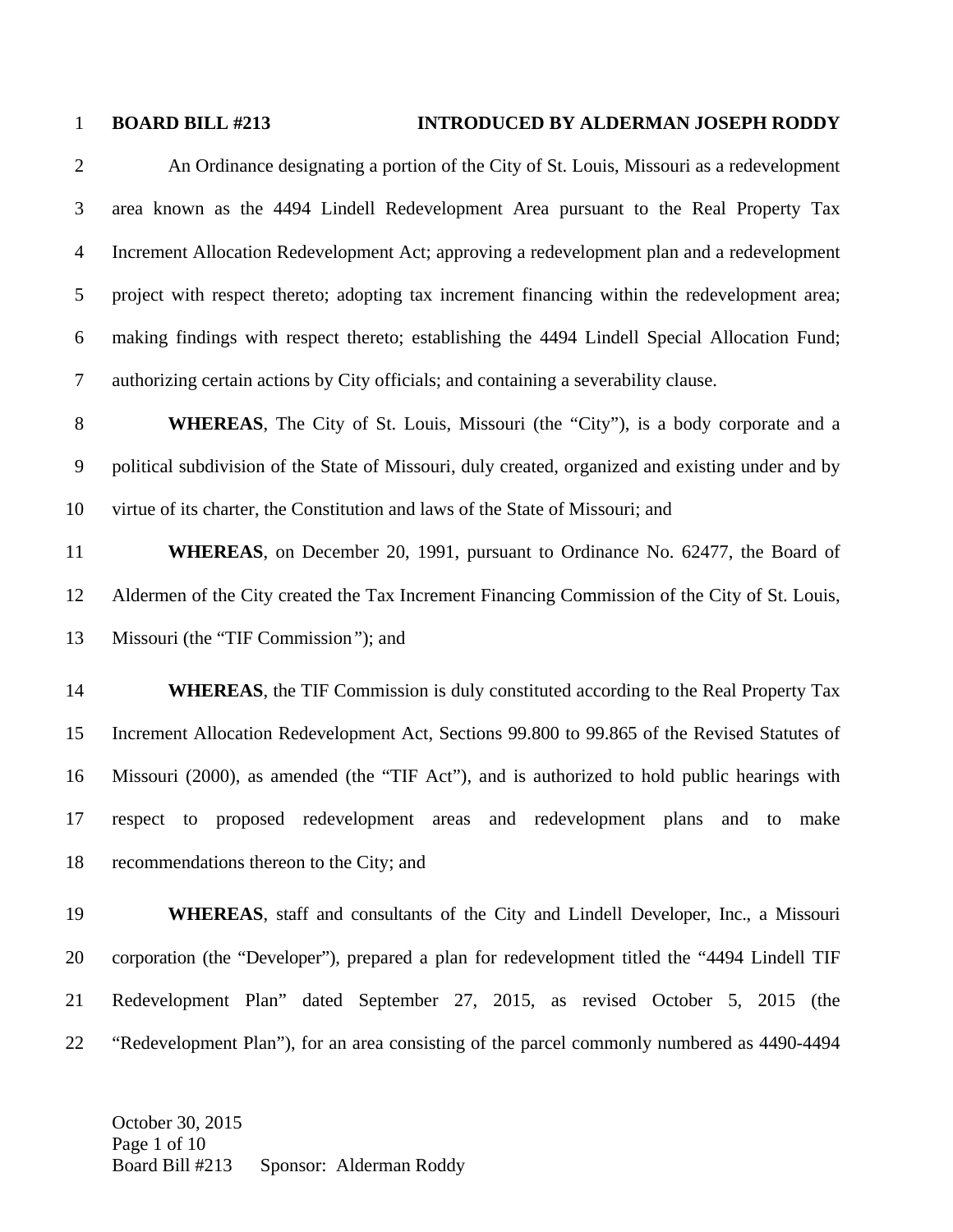1 Lindell (the "Redevelopment Area" or "Area"), which Redevelopment Area is more fully 2 described in the Redevelopment Plan, attached hereto and incorporated herein as **Exhibit A**; and

3 **WHEREAS**, the Redevelopment Plan proposes the renovation of the building in the 4 Redevelopment Area into commercial space, as set forth in the Redevelopment Plan (the 5 "Redevelopment Project"); and

6 **WHEREAS**, on October 14, 2015, after all proper notice was given, the TIF 7 Commission held a public hearing in conformance with the TIF Act and received comments 8 from all interested persons and taxing districts relative to the Redevelopment Area, the 9 Redevelopment Plan, and the Redevelopment Project; and

10 **WHEREAS**, on October 14, 2015, the TIF Commission found that completion of the 11 Redevelopment Project would provide a substantial and significant public benefit through the 12 creation of new jobs, the presentation of historic structures, the strengthening of the employment 13 and economic base of the City, increased property values and tax revenues, stabilization of the 14 Redevelopment Area, and facilitation of economic stability for the City as a whole, and further 15 found that without the assistance of tax increment financing in accordance with the TIF Act, the 16 Redevelopment Project is not financially feasible and would not otherwise be completed; and

17 **WHEREAS,** on October 14, 2015, the TIF Commission voted to recommend that the 18 Board of Aldermen adopt an ordinance in the form required by the Act (i) adopting tax increment 19 financing within the Redevelopment Area, (ii) approving the Redevelopment Plan, (iii) 20 approving and designating the Redevelopment Area as a "redevelopment area" as provided in the 21 Act, (iv) approving the Redevelopment Project described in the Redevelopment Plan, and (v) 22 approving the issuance of one or more tax increment financing revenue notes in the amount as 23 specified in the Redevelopment Plan; and

October 30, 2015 Page 2 of 10 Board Bill #213 Sponsor: Alderman Roddy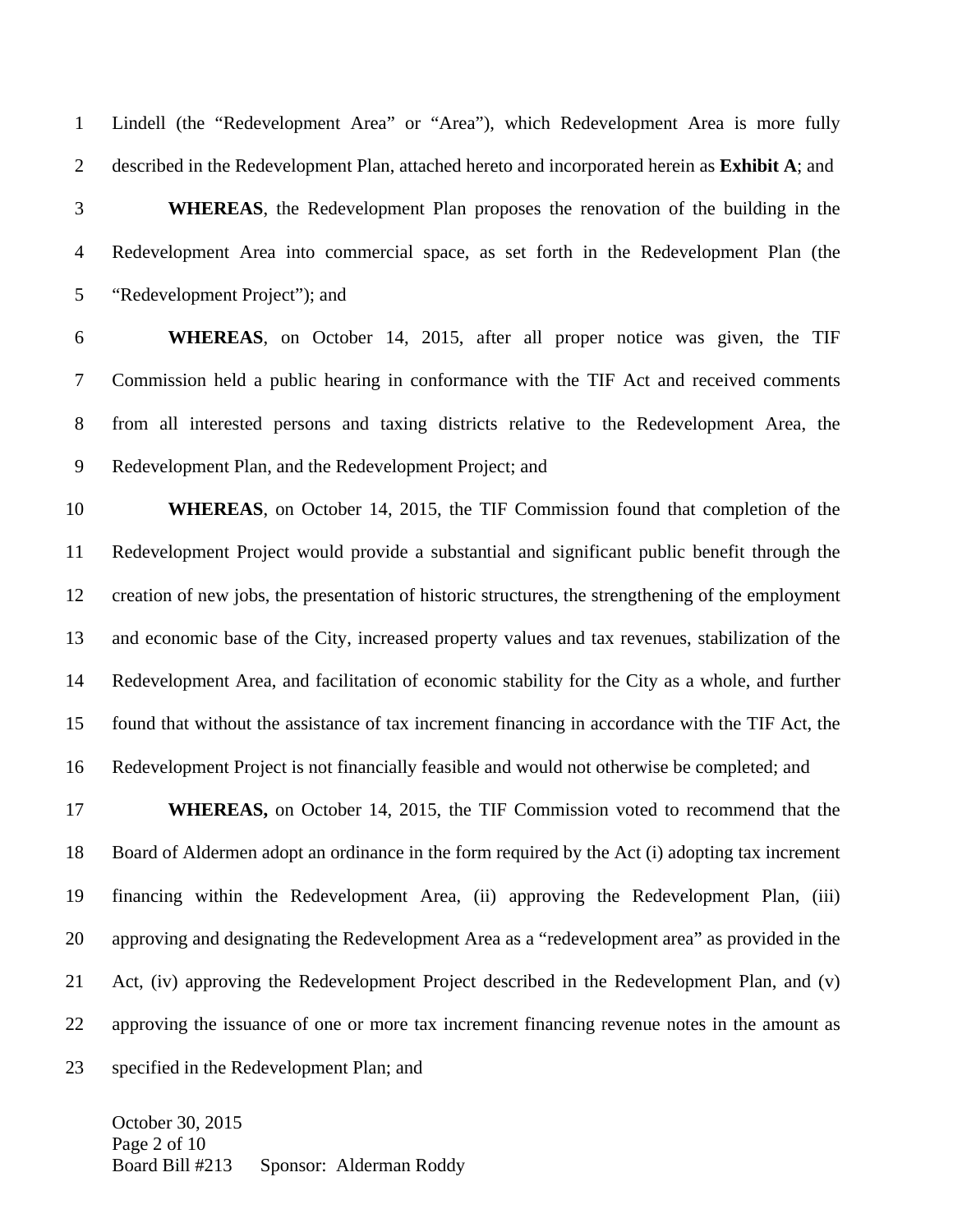October 30, 2015 Page 3 of 10 Board Bill #213 Sponsor: Alderman Roddy 1 **WHEREAS,** the Developer has demonstrated that the Redevelopment Project would not 2 reasonably be anticipated to be developed without the adoption of tax increment financing and, 3 therefore, redevelopment of the Redevelopment Area in accordance with the Redevelopment 4 Plan is not feasible and would not otherwise be completed; and 5 **WHEREAS**, the Board of Aldermen has received the recommendations of the TIF 6 Commission regarding the Redevelopment Area and the Redevelopment Plan and finds that it is 7 desirable and in the best interests of the City to designate the Redevelopment Area as a 8 "redevelopment area" as provided in the TIF Act and to approve the Redevelopment Plan and the 9 Redevelopment Project in order to encourage and facilitate the redevelopment of the 10 Redevelopment Area; and 11 **WHEREAS**, the Redevelopment Area qualifies for the use of tax increment financing to 12 alleviate the conditions that qualify it as a "conservation area" as provided in the TIF Act and as 13 set forth herein; and 14 **WHEREAS**, the property constituting the Redevelopment Area is underutilized, thus 15 discouraging investment, and the Redevelopment Area represents a social and economic liability 16 to the City; and 17 **WHEREAS**, it is necessary and desirable and in the best interest of the City to approve 18 the Redevelopment Project to allow the renovation of the building in the Redevelopment Area 19 into commercial space; and 20 **WHEREAS**, it is necessary and desirable and in the best interest of the City to adopt tax 21 increment allocation financing within the Redevelopment Area and to establish a special 22 allocation fund for the Redevelopment Area in order to provide for the promotion of the general 23 welfare through redevelopment of the Redevelopment Area in accordance with the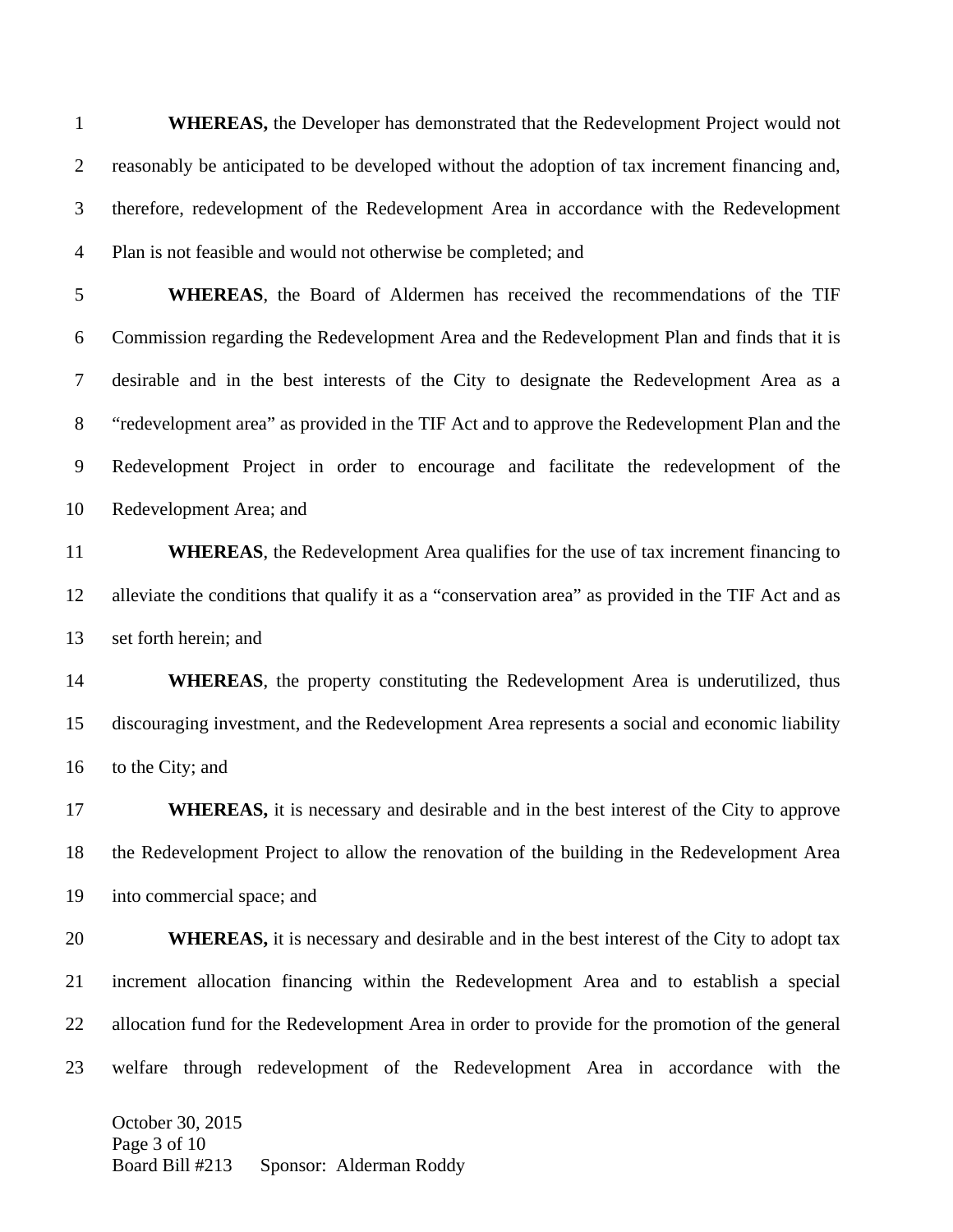1 Redevelopment Plan, which redevelopment includes, but is not limited to, assistance in the 2 physical, economic, and social development of the City of St. Louis, encouragement of a sense 3 of community identity, safety and civic pride, and the elimination of impediments to land 4 disposition and development in the City of St. Louis.

## 5 **BE IT ORDAINED BY THE CITY OF ST. LOUIS AS FOLLOWS:**

6 **SECTION ONE.** The Board of Aldermen hereby makes the following findings:

7 A. The Redevelopment Area on the whole is a "conservation area", as defined in 8 Section 99.805 of the TIF Act, and has not been subject to growth and development through 9 investment by private enterprise and would not reasonably be anticipated to be developed 10 without the adoption of tax increment financing. This finding includes, the Redevelopment Plan 11 sets forth, and the Board of Aldermen hereby finds and adopts by reference: (i) a detailed 12 description of the factors that qualify the Redevelopment Area as a "conservation area" and (ii) 13 an affidavit, signed by the Developer and submitted with the Redevelopment Plan, attesting that 14 the provisions of Section 99.810.1(1) of the TIF Act have been met, which description and 15 affidavit are incorporated herein as if set forth herein.

16 B. The Redevelopment Plan conforms to the comprehensive plan for the 17 development of the City as a whole.

18 C. In accordance with the TIF Act, the Redevelopment Plan states the estimated 19 dates of completion of the Redevelopment Project and retirement of the financial obligations 20 issued to pay for certain redevelopment project costs and these dates are twenty three (23) years 21 or less from the effective date of this ordinance approving the Redevelopment Project.

22 D. A plan has been developed for relocation assistance for businesses and residences 23 as set forth in Ordinance No. 62481 adopted December 20, 1991.

October 30, 2015 Page 4 of 10 Board Bill #213 Sponsor: Alderman Roddy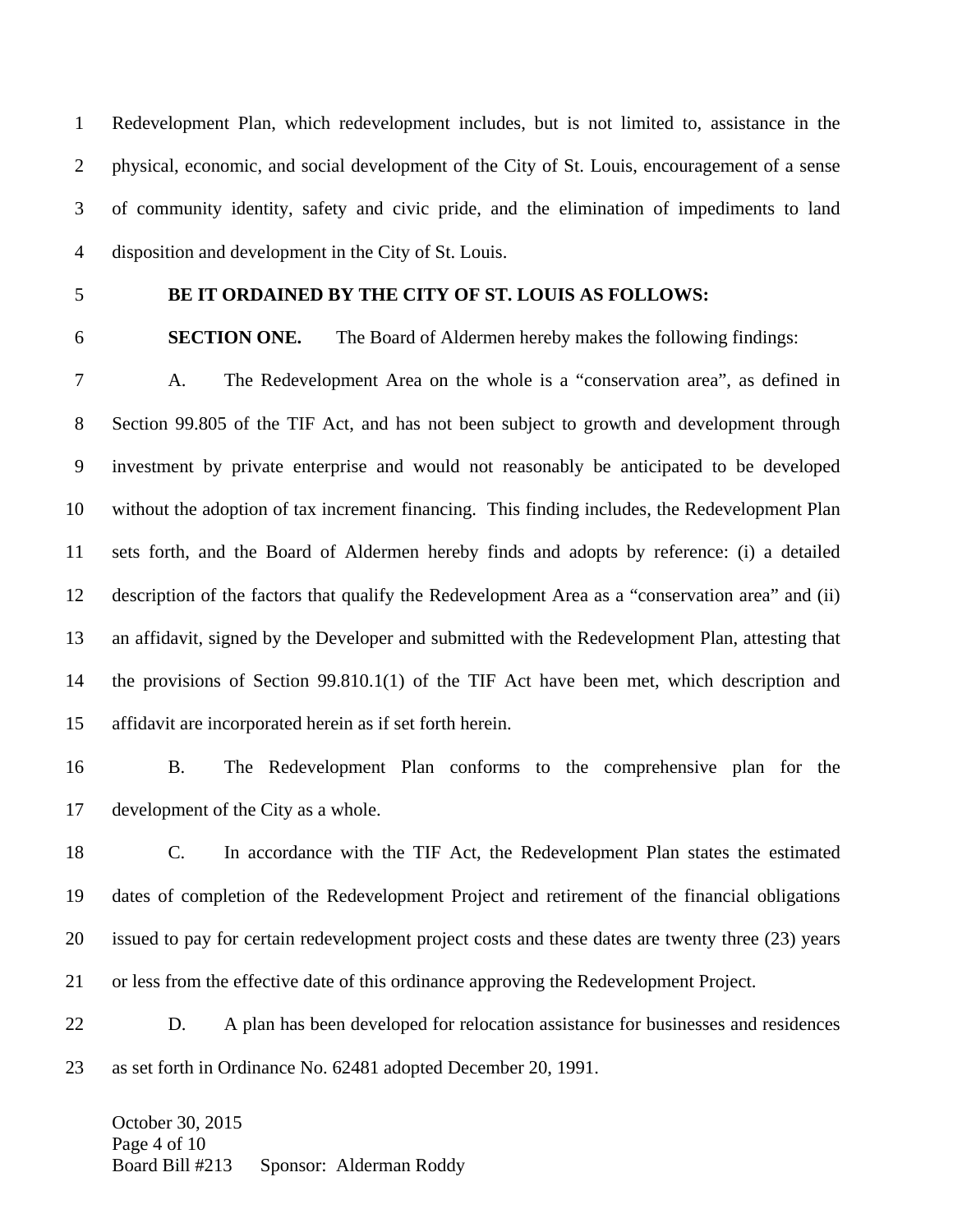1 E. A cost-benefit analysis showing the economic impact of the Redevelopment Plan 2 on each taxing district which is at least partially within the boundaries of the Redevelopment 3 Area is on file with the St. Louis Development Corporation, which cost-benefit analysis shows 4 the impact on the economy if the Redevelopment Project is not built, and if the Redevelopment 5 Project is built pursuant to the Redevelopment Plan as well as a fiscal impact study on every 6 affected political subdivision and sufficient information for the TIF Commission to evaluate 7 whether the Redevelopment Project is financially feasible.

8 F. Redevelopment of the Redevelopment Area in accordance with the 9 Redevelopment Plan is not financially feasible without the assistance of tax increment financing 10 and would not otherwise be completed.

11 G. The Redevelopment Plan does not include the initial development or 12 redevelopment of any "gambling establishment" as that term is defined in Section 99.805(6) of 13 the TIF Act.

14 H. The Redevelopment Area includes only those parcels of real property and 15 improvements thereon directly and substantially benefited by the proposed Redevelopment 16 Project.

17 **SECTION TWO.** The Redevelopment Area described in the Redevelopment Plan is 18 hereby designated as a "redevelopment area" as defined in Section 99.805 of the TIF Act.

19 **SECTION THREE.** The Redevelopment Plan dated September 27, 2015, as revised 20 October 5, 2015, as reviewed and recommended by the TIF Commission on October 14, 2015, 21 and the Redevelopment Project described in the Redevelopment Plan are hereby adopted and 22 approved. A copy of the Redevelopment Plan is attached hereto as **Exhibit A** and incorporated 23 herein by reference.

October 30, 2015 Page 5 of 10 Board Bill #213 Sponsor: Alderman Roddy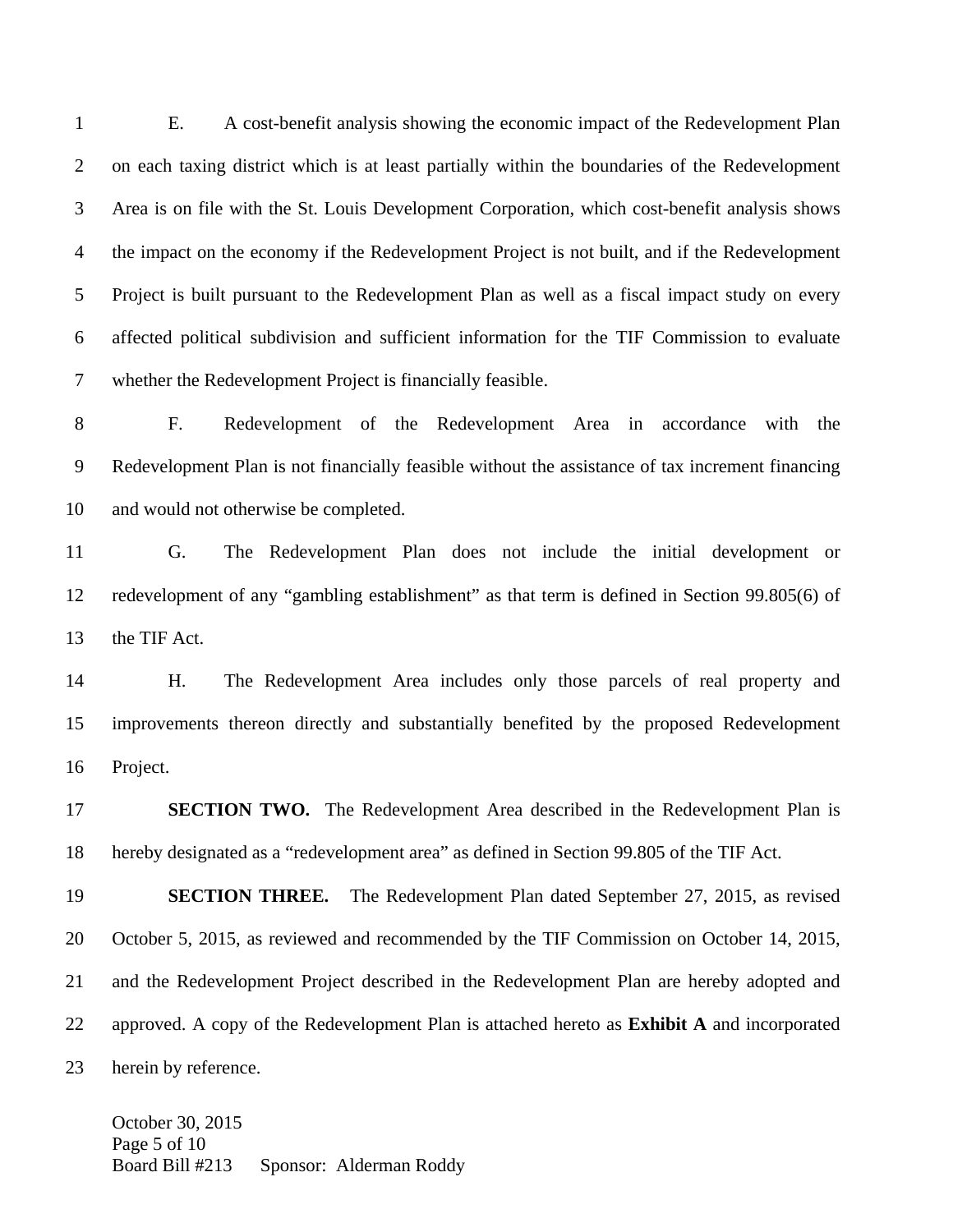1 **SECTION FOUR.** There is hereby created and ordered to be established within the 2 treasury of the City a separate fund to be known as the "4494 Lindell Special Allocation Fund." 3 To the extent permitted by law and except as otherwise provided in the Redevelopment Plan, the 4 City hereby pledges funds in the 4494 Lindell Special Allocation Fund for the payment of 5 redevelopment project costs and obligations incurred in the payment thereof.

6 **SECTION FIVE**. Tax increment allocation financing is hereby adopted within the 7 Redevelopment Area. After the total equalized assessed valuation of the taxable real property in 8 the Redevelopment Area exceeds the certified total initial equalized assessed valuation of the 9 taxable real property in the Redevelopment Area, the ad valorem taxes, and payments in lieu of 10 taxes, if any, arising from the levies upon taxable real property in the Redevelopment Area by 11 taxing districts and tax rates determined in the manner provided in Section 99.855.2 of the TIF 12 Act each year after the effective date of this Ordinance until redevelopment costs have been paid 13 shall be divided as follows:

14 A. That portion of taxes, penalties and interest levied upon each taxable lot, block, 15 tract, or parcel of real property which is attributable to the initial equalized assessed value of 16 each such taxable lot, block, tract, or parcel of real property in the area selected for the 17 Redevelopment Project shall be allocated to and, when collected, shall be paid by the City 18 Collector to the respective affected taxing districts in the manner required by law in the absence 19 of the adoption of tax increment allocation financing;

20 B. Payments in lieu of taxes attributable to the increase in the current equalized 21 assessed valuation of each taxable lot, block, tract, or parcel of real property in the area selected 22 for the Redevelopment Project and any applicable penalty and interest over and above the initial 23 equalized assessed value of each such unit of property in the area selected for the Redevelopment

October 30, 2015 Page 6 of 10 Board Bill #213 Sponsor: Alderman Roddy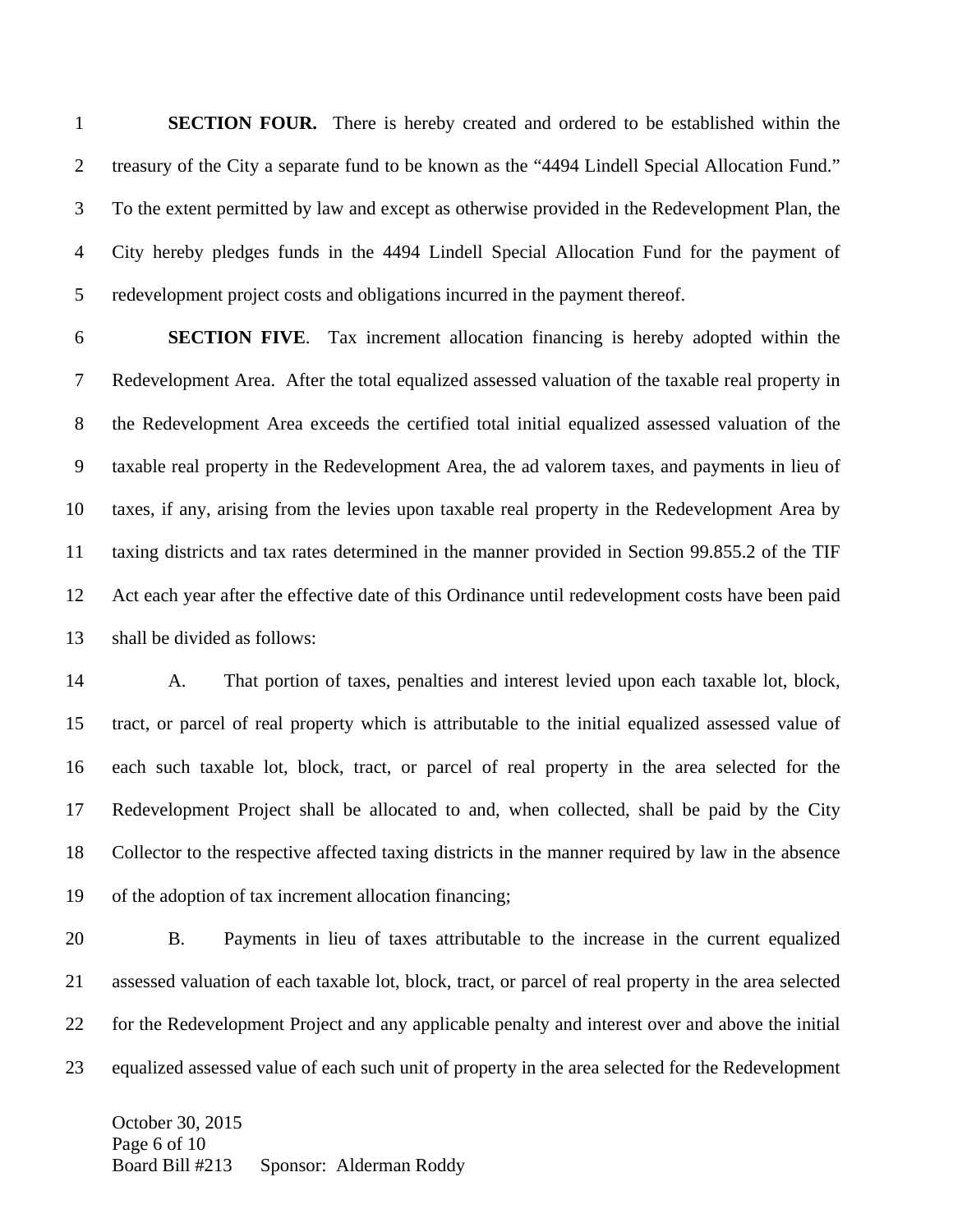1 Project shall be allocated to and, when collected, shall be paid to the City Treasurer, who shall 2 deposit such payments in lieu of taxes into the 4494 Lindell Special Allocation Fund for the 3 purpose of paying redevelopment costs and obligations incurred in the payment thereof. 4 Payments in lieu of taxes which are due and owing shall constitute a lien against the real estate of 5 the Redevelopment Project from which they are derived and shall be collected in the same 6 manner as the real property tax, including the assessment of penalties and interest where 7 applicable.

8 **SECTION SIX**. In addition to the payments in lieu of taxes described in Section Five of 9 this Ordinance, fifty percent (50%) of the total additional revenue from taxes, penalties and 10 interest which are imposed by the City or other taxing districts, and which are generated by 11 economic activities within the area of the Redevelopment Project over the amount of such taxes 12 generated by economic activities within the area of the Redevelopment Project in the calendar 13 year prior to the adoption of the Redevelopment Project by ordinance, while tax increment 14 financing remains in effect, but excluding personal property taxes, taxes imposed on sales or 15 charges for sleeping rooms paid by transient guests of hotels and motels, taxes levied pursuant to 16 Section 70.500 of the Revised Statutes of Missouri (2000) as amended, or taxes levied for the 17 purpose of public transportation pursuant to Section 94.660 of the Revised Statutes of Missouri 18 (2000) as amended, taxes imposed on sales pursuant to subsection 2 of section 67.1712 of the 19 Revised Statutes of Missouri, as amended, for the purpose of operating and maintaining a 20 metropolitan park and recreation district, licenses, fees or special assessments other than 21 payments in lieu of taxes and penalties and interest thereon, and any other taxes, licenses or fees 22 exempt from tax increment financing by Missouri law, shall be allocated to, and paid by the 23 collecting officer to the City Treasurer or other designated financial officer of the City, who shall

October 30, 2015 Page 7 of 10 Board Bill #213 Sponsor: Alderman Roddy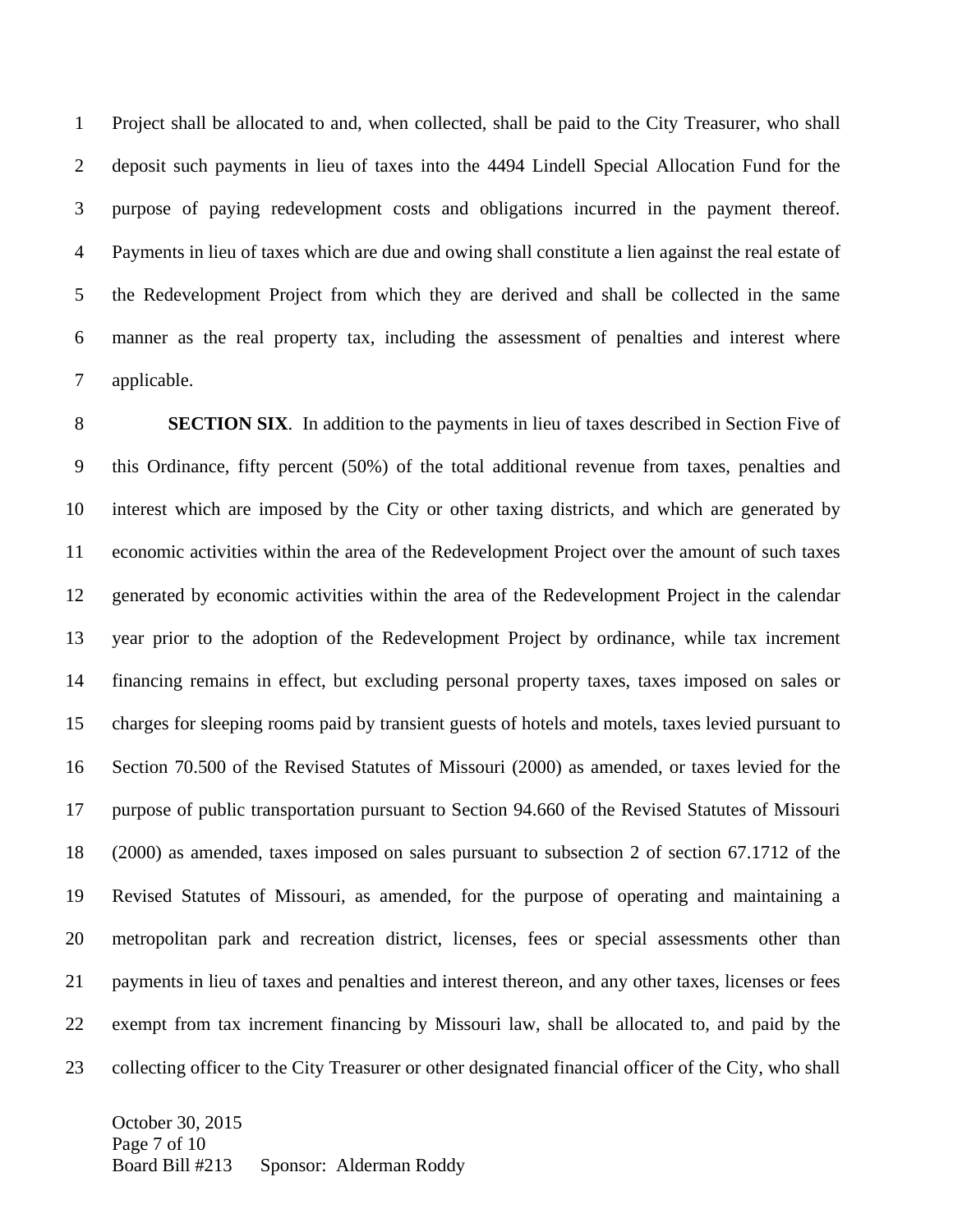1 deposit such funds in a separate segregated account within the 4494 Lindell Special Allocation 2 Fund.

3 **SECTION SEVEN**. The Comptroller of the City is hereby authorized to enter into 4 agreements or contracts with other taxing districts as necessary to ensure the allocation and 5 collection of the taxes and payments in lieu of taxes described in Sections Five and Six of this 6 Ordinance and the deposit of the said taxes or payments in lieu of taxes into the 4494 Lindell 7 Special Allocation Fund for the payment of redevelopment project costs and obligations incurred 8 in the payment thereof, all in accordance with the TIF Act.

9 **SECTION EIGHT.** The City Register is hereby directed to submit a certified copy of 10 this Ordinance to the City Assessor, who is directed to determine the total equalized assessed 11 value of all taxable real property within the Redevelopment Area as of the date of this 12 Ordinance, by adding together the most recently ascertained equalized assessed value of each 13 taxable lot, block, tract or parcel of real property within the Redevelopment Area, and shall 14 certify such amount as the total initial equalized assessed value of the taxable real property 15 within the Redevelopment Area.

16 **SECTION NINE.** The Mayor and Comptroller of the City or their designated 17 representatives are hereby authorized and directed to take any and all actions as may be 18 necessary and appropriate in order to carry out the matters herein authorized, with no such 19 further action of the Board of Aldermen necessary to authorize such action by the Mayor and the 20 Comptroller or their designated representatives.

21 **SECTION TEN.** The Mayor and the Comptroller or their designated representatives, 22 with the advice and concurrence of the City Counselor and after approval by the Board of 23 Estimate and Apportionment, are hereby further authorized and directed to make any changes to

October 30, 2015 Page 8 of 10 Board Bill #213 Sponsor: Alderman Roddy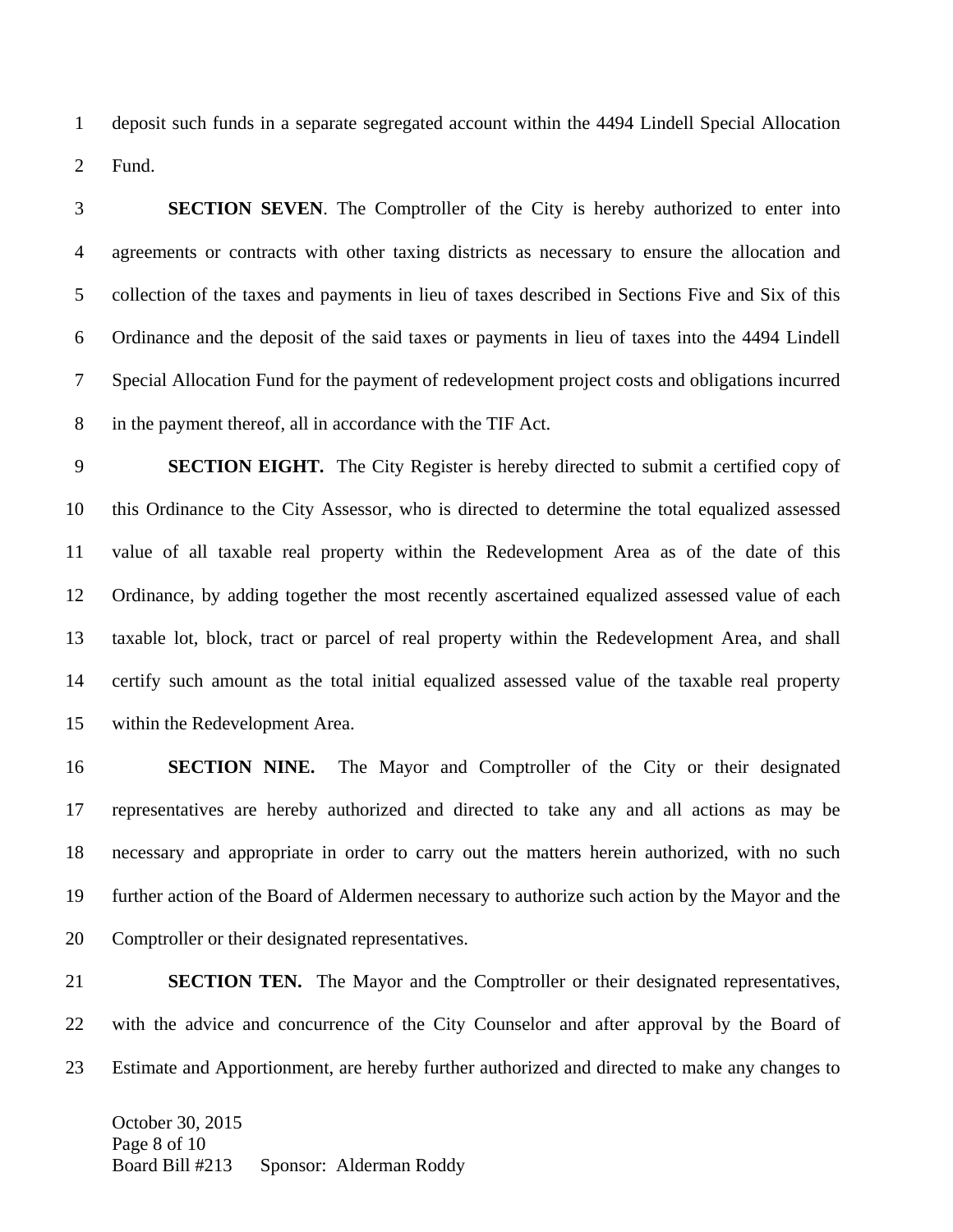1 the documents, agreements and instruments approved and authorized by this Ordinance as may 2 be consistent with the intent of this Ordinance and necessary and appropriate in order to carry out 3 the matters herein authorized, with no such further action of the Board of Aldermen necessary to 4 authorize such changes by the Mayor and the Comptroller or their designated representatives.

5 **SECTION ELEVEN.** It is hereby declared to be the intention of the Board of Aldermen 6 that each and every part, section and subsection of this Ordinance shall be separate and severable 7 from each and every other part, section and subsection hereof and that the Board of Aldermen 8 intends to adopt each said part, section and subsection separately and independently of any other 9 part, section and subsection. In the event that any part, section or subsection of this Ordinance 10 shall be determined to be or to have been unlawful or unconstitutional, the remaining parts, 11 sections and subsections shall be and remain in full force and effect, unless the court making 12 such finding shall determine that the valid portions standing alone are incomplete and are 13 incapable of being executed in accord with the legislative intent.

14 **SECTION TWELVE.** After adoption of this Ordinance by the Board of Aldermen, this 15 Ordinance shall become effective on the 30th day after its approval by the Mayor or adoption 16 over his veto; *provided that* if, within ninety (90) days after the effective date of an ordinance 17 authorizing the City to enter into a redevelopment agreement pertaining to the Redevelopment 18 Project, the Developer or its affiliate or designee, has not (i) executed such redevelopment 19 agreement and (ii) paid all fees due to the City in accordance with the terms of the 20 redevelopment agreement, the provisions of this Ordinance shall be deemed null and void and of 21 no effect and all rights conferred by this Ordinance on Developer, shall terminate, *provided*  22 *further*, however, that prior to any such termination the Developer may seek an extension of time

October 30, 2015 Page 9 of 10 Board Bill #213 Sponsor: Alderman Roddy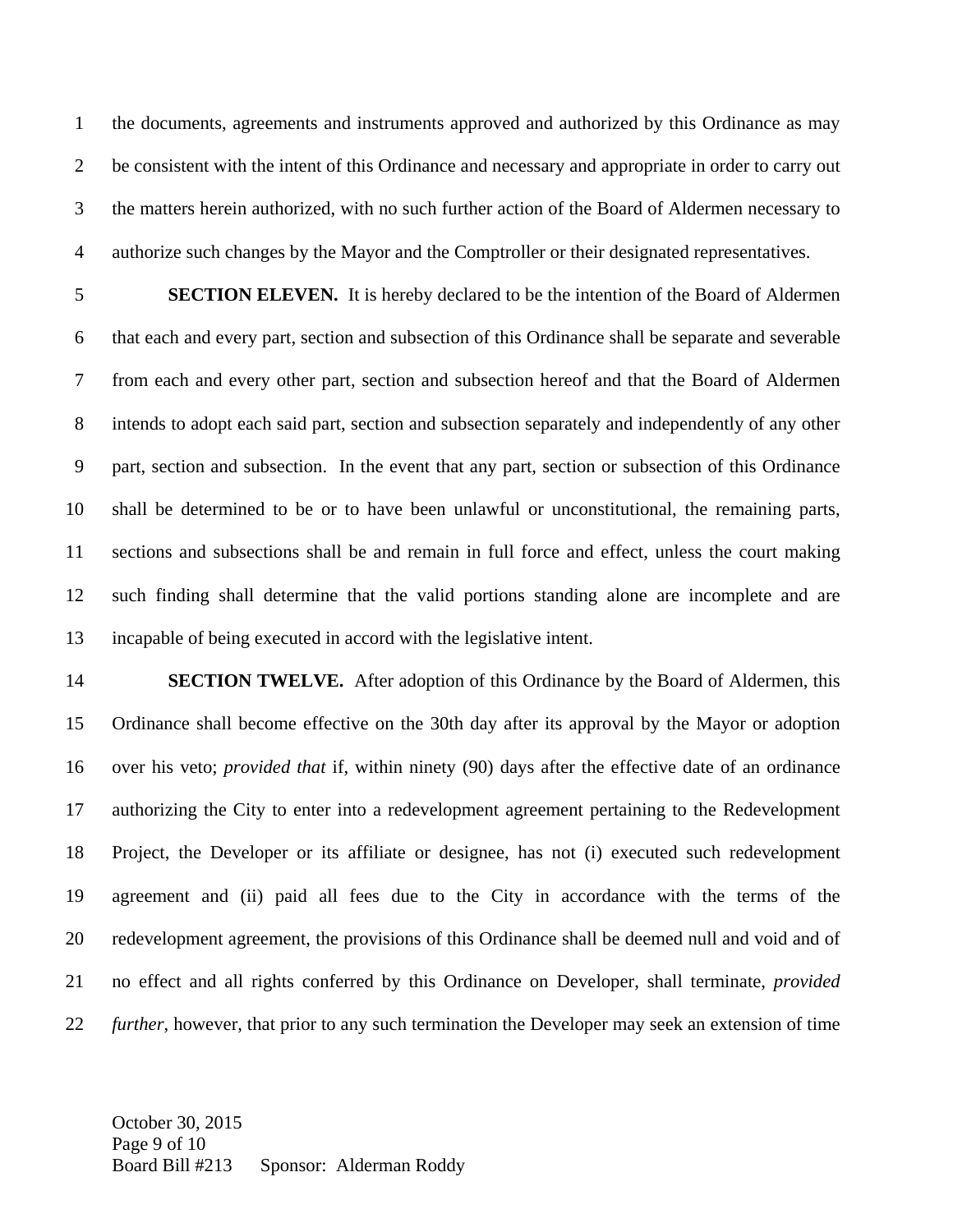- 1 in which to execute the Redevelopment Agreement, which extension may be granted in the sole
- 2 discretion of the Board of Estimate and Apportionment of the City of St. Louis.